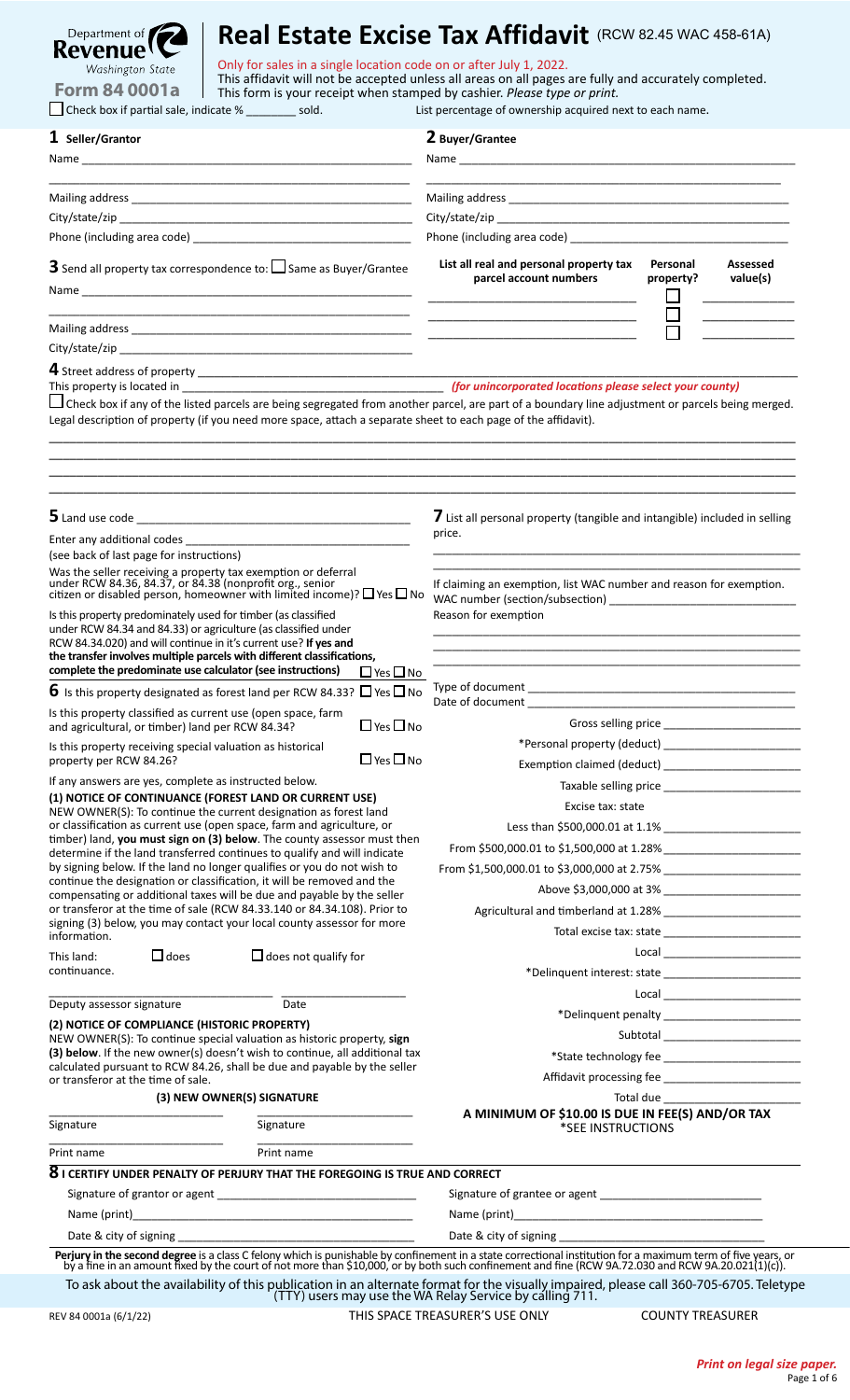| Department of <b><i>Revenue</i></b>                   | Real Estate Excise Tax Affidavit (RCW 82.45 WAC 458-61A)                                                                                                                                                                                                |
|-------------------------------------------------------|---------------------------------------------------------------------------------------------------------------------------------------------------------------------------------------------------------------------------------------------------------|
| Washington State<br><b>Form 84 0001a</b>              | Only for sales in a single location code on or after July 1, 2022.<br>This affidavit will not be accepted unless all areas on all pages are fully and accurately completed.<br>This form is your receipt when stamped by cashier. Please type or print. |
| Check box if partial sale, indicate % _________ sold. | List percentage of ownership acquired next to each name.                                                                                                                                                                                                |
| 1 Seller/Grantor                                      | 2 Buyer/Grantee                                                                                                                                                                                                                                         |

|                                                                                                                                                                                                                                                                   | <b>3</b> Send all property tax correspondence to: $\Box$ Same as Buyer/Grantee                                                                      | List all real and personal property tax<br>parcel account numbers                                                                                                                                                              | Personal<br>Assessed<br>value(s)<br>property?   |
|-------------------------------------------------------------------------------------------------------------------------------------------------------------------------------------------------------------------------------------------------------------------|-----------------------------------------------------------------------------------------------------------------------------------------------------|--------------------------------------------------------------------------------------------------------------------------------------------------------------------------------------------------------------------------------|-------------------------------------------------|
|                                                                                                                                                                                                                                                                   |                                                                                                                                                     | <u> 1989 - Johann Harry Harry Harry Harry Harry Harry Harry Harry Harry Harry Harry Harry Harry Harry Harry Harry</u>                                                                                                          |                                                 |
|                                                                                                                                                                                                                                                                   |                                                                                                                                                     | <u> 1989 - Johann Barbara, markazi ya mshindi ya matu ya matu ya matu ya matu ya matu ya matu ya matu ya matu ya</u>                                                                                                           |                                                 |
|                                                                                                                                                                                                                                                                   |                                                                                                                                                     |                                                                                                                                                                                                                                |                                                 |
|                                                                                                                                                                                                                                                                   | Legal description of property (if you need more space, attach a separate sheet to each page of the affidavit).                                      | $\Box$ Check box if any of the listed parcels are being segregated from another parcel, are part of a boundary line adjustment or parcels being merged.                                                                        |                                                 |
|                                                                                                                                                                                                                                                                   |                                                                                                                                                     | 7 List all personal property (tangible and intangible) included in selling<br>price.                                                                                                                                           |                                                 |
| (see back of last page for instructions)                                                                                                                                                                                                                          |                                                                                                                                                     |                                                                                                                                                                                                                                |                                                 |
| Was the seller receiving a property tax exemption or deferral<br>under RCW 84.36, 84.37, or 84.38 (nonprofit org., senior                                                                                                                                         | citizen or disabled person, homeowner with limited income)? $\Box$ Yes $\Box$ No                                                                    | If claiming an exemption, list WAC number and reason for exemption.                                                                                                                                                            |                                                 |
| Is this property predominately used for timber (as classified<br>under RCW 84.34 and 84.33) or agriculture (as classified under<br>RCW 84.34.020) and will continue in it's current use? If yes and<br>complete the predominate use calculator (see instructions) | the transfer involves multiple parcels with different classifications,<br>$\Box$ Yes $\Box$ No                                                      | Reason for exemption                                                                                                                                                                                                           |                                                 |
|                                                                                                                                                                                                                                                                   | <b>6</b> Is this property designated as forest land per RCW 84.33? $\Box$ Yes $\Box$ No                                                             |                                                                                                                                                                                                                                |                                                 |
| Is this property classified as current use (open space, farm<br>and agricultural, or timber) land per RCW 84.34?                                                                                                                                                  | $\Box$ Yes $\Box$ No                                                                                                                                | Date of document and the contract of the contract of the contract of the contract of the contract of the contract of the contract of the contract of the contract of the contract of the contract of the contract of the contr |                                                 |
| Is this property receiving special valuation as historical                                                                                                                                                                                                        |                                                                                                                                                     |                                                                                                                                                                                                                                |                                                 |
| property per RCW 84.26?                                                                                                                                                                                                                                           | $\Box$ Yes $\Box$ No                                                                                                                                | Exemption claimed (deduct)                                                                                                                                                                                                     |                                                 |
| If any answers are yes, complete as instructed below.                                                                                                                                                                                                             | (1) NOTICE OF CONTINUANCE (FOREST LAND OR CURRENT USE)                                                                                              |                                                                                                                                                                                                                                |                                                 |
|                                                                                                                                                                                                                                                                   | NEW OWNER(S): To continue the current designation as forest land<br>or classification as current use (open space, farm and agriculture, or          | Excise tax: state                                                                                                                                                                                                              |                                                 |
|                                                                                                                                                                                                                                                                   | timber) land, you must sign on (3) below. The county assessor must then<br>determine if the land transferred continues to qualify and will indicate |                                                                                                                                                                                                                                |                                                 |
|                                                                                                                                                                                                                                                                   | by signing below. If the land no longer qualifies or you do not wish to                                                                             |                                                                                                                                                                                                                                |                                                 |
|                                                                                                                                                                                                                                                                   | continue the designation or classification, it will be removed and the<br>compensating or additional taxes will be due and payable by the seller    |                                                                                                                                                                                                                                |                                                 |
|                                                                                                                                                                                                                                                                   | or transferor at the time of sale (RCW 84.33.140 or 84.34.108). Prior to                                                                            |                                                                                                                                                                                                                                |                                                 |
| information.                                                                                                                                                                                                                                                      | signing (3) below, you may contact your local county assessor for more                                                                              |                                                                                                                                                                                                                                |                                                 |
| $\Box$ does<br>This land:                                                                                                                                                                                                                                         | $\Box$ does not qualify for                                                                                                                         |                                                                                                                                                                                                                                |                                                 |
| continuance.                                                                                                                                                                                                                                                      |                                                                                                                                                     |                                                                                                                                                                                                                                |                                                 |
| Deputy assessor signature                                                                                                                                                                                                                                         | Date                                                                                                                                                |                                                                                                                                                                                                                                | Local ___________________________               |
| (2) NOTICE OF COMPLIANCE (HISTORIC PROPERTY)                                                                                                                                                                                                                      |                                                                                                                                                     |                                                                                                                                                                                                                                | *Delinquent penalty ___________________________ |
|                                                                                                                                                                                                                                                                   | NEW OWNER(S): To continue special valuation as historic property, sign                                                                              |                                                                                                                                                                                                                                | Subtotal __________________________             |
|                                                                                                                                                                                                                                                                   | (3) below. If the new owner(s) doesn't wish to continue, all additional tax                                                                         |                                                                                                                                                                                                                                |                                                 |
| calculated pursuant to RCW 84.26, shall be due and payable by the seller<br>or transferor at the time of sale.<br>(3) NEW OWNER(S) SIGNATURE                                                                                                                      |                                                                                                                                                     |                                                                                                                                                                                                                                |                                                 |
|                                                                                                                                                                                                                                                                   |                                                                                                                                                     |                                                                                                                                                                                                                                | Total due                                       |
| Signature<br>Signature                                                                                                                                                                                                                                            |                                                                                                                                                     | A MINIMUM OF \$10.00 IS DUE IN FEE(S) AND/OR TAX<br>*SEE INSTRUCTIONS                                                                                                                                                          |                                                 |
| Print name                                                                                                                                                                                                                                                        | Print name                                                                                                                                          |                                                                                                                                                                                                                                |                                                 |
|                                                                                                                                                                                                                                                                   | 8 I CERTIFY UNDER PENALTY OF PERJURY THAT THE FOREGOING IS TRUE AND CORRECT                                                                         |                                                                                                                                                                                                                                |                                                 |
|                                                                                                                                                                                                                                                                   |                                                                                                                                                     |                                                                                                                                                                                                                                |                                                 |
|                                                                                                                                                                                                                                                                   |                                                                                                                                                     |                                                                                                                                                                                                                                |                                                 |
|                                                                                                                                                                                                                                                                   |                                                                                                                                                     |                                                                                                                                                                                                                                |                                                 |
|                                                                                                                                                                                                                                                                   |                                                                                                                                                     |                                                                                                                                                                                                                                |                                                 |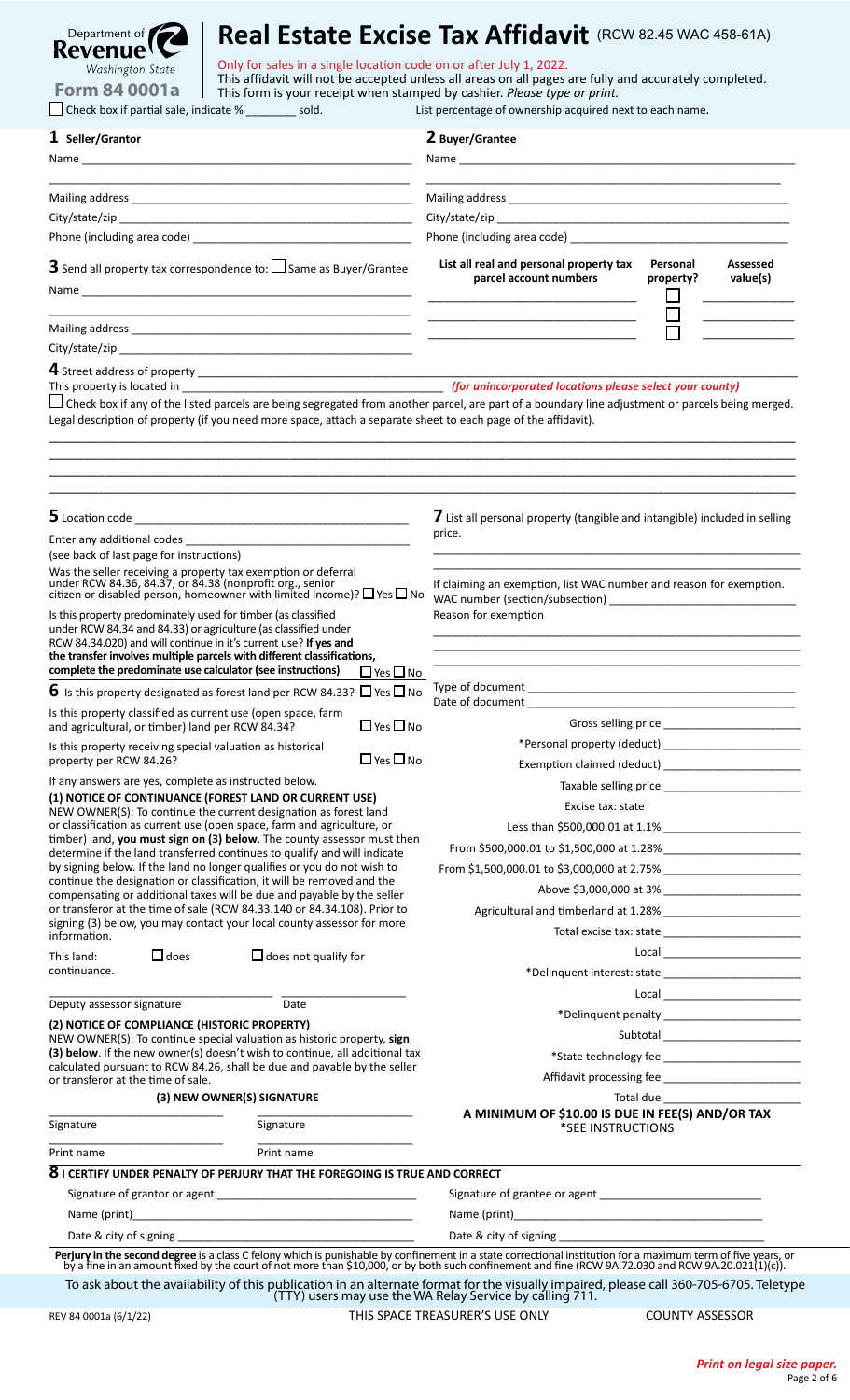| <b>Revenue</b>                                                                                    | <b>Real Estate Excise Tax Affidavit (RCW 82.45 WAC 458-61A)</b>                                                                                                                                                                                                                                                     |  |
|---------------------------------------------------------------------------------------------------|---------------------------------------------------------------------------------------------------------------------------------------------------------------------------------------------------------------------------------------------------------------------------------------------------------------------|--|
| Washington State<br><b>Form 84 0001a</b><br>Check box if partial sale, indicate % _________ sold. | Only for sales in a single location code on or after July 1, 2022.<br>This affidavit will not be accepted unless all areas on all pages are fully and accurately completed. This<br>form is your receipt when stamped by cashier. Please type or print.<br>List percentage of ownership acquired next to each name. |  |
| 1 Seller/Grantor                                                                                  | 2 Buyer/Grantee                                                                                                                                                                                                                                                                                                     |  |
| Name ________________                                                                             | Name                                                                                                                                                                                                                                                                                                                |  |
| Mailing address ______________                                                                    | Mailing address ______________                                                                                                                                                                                                                                                                                      |  |
|                                                                                                   |                                                                                                                                                                                                                                                                                                                     |  |
| Phone (including area code) _____________                                                         | Phone (including area code)                                                                                                                                                                                                                                                                                         |  |

**3** Send all property tax correspondence to:  $\Box$  Same as Buyer/Grantee Name \_\_\_\_\_\_\_\_\_\_\_\_\_\_\_\_\_\_\_\_\_\_\_\_\_\_\_\_\_\_\_\_\_\_\_\_\_\_\_\_\_\_\_\_\_\_\_\_\_\_\_\_\_

\_\_\_\_\_\_\_\_\_\_\_\_\_\_\_\_\_\_\_\_\_\_\_\_\_\_\_\_\_\_\_\_\_\_\_\_\_\_\_\_\_\_\_\_\_\_\_\_\_\_\_\_\_\_\_\_\_\_

# **List all real and personal property tax parcel account numbers** \_\_\_\_\_\_\_\_\_\_\_\_\_\_\_\_\_\_\_\_\_\_\_\_\_ \_\_\_\_\_\_\_\_\_\_\_

| Assessed<br>value(s) |
|----------------------|
|                      |

**Personal property?**

| Mailing address |  |
|-----------------|--|
|                 |  |

City/state/zip

**4** Street address of property \_\_\_\_\_\_\_\_\_\_\_\_\_\_\_\_\_\_\_\_\_\_\_\_\_\_\_\_\_\_\_\_\_\_\_\_\_\_\_\_\_\_\_\_\_\_\_\_\_\_\_\_\_\_\_\_\_\_\_\_\_\_\_\_\_\_\_\_\_\_\_\_

(for unincorporated locations please select your county)

\_\_\_\_\_\_\_\_\_\_\_\_\_\_\_\_\_\_\_\_\_\_\_\_\_ \_\_\_\_\_\_\_\_\_\_\_ \_\_\_\_\_\_\_\_\_\_\_\_\_\_\_\_\_\_\_\_\_\_\_\_\_ \_\_\_\_\_\_\_\_\_\_\_

Check box if any of the listed parcels are being segregated from another parcel, are part of a boundary line adjustment or parcels being merged. Legal description of property (if you need more space, attach a separate sheet to each page of the affidavit). \_\_\_\_\_\_\_\_\_\_\_\_\_\_\_\_\_\_\_\_\_\_\_\_\_\_\_\_\_\_\_\_\_\_\_\_\_\_\_\_\_\_\_\_\_\_\_\_\_\_\_\_\_\_\_\_\_\_\_\_\_\_\_\_\_\_\_\_\_\_\_\_\_\_\_\_\_\_\_\_\_\_\_\_\_\_\_\_\_\_\_\_\_\_\_\_\_\_\_\_\_\_\_\_\_\_\_\_

\_\_\_\_\_\_\_\_\_\_\_\_\_\_\_\_\_\_\_\_\_\_\_\_\_\_\_\_\_\_\_\_\_\_\_\_\_\_\_\_\_\_\_\_\_\_\_\_\_\_\_\_\_\_\_\_\_\_\_\_\_\_\_\_\_\_\_\_\_\_\_\_\_\_\_\_\_\_\_\_\_\_\_\_\_\_\_\_\_\_\_\_\_\_\_\_\_\_\_\_\_\_\_\_\_\_\_\_ \_\_\_\_\_\_\_\_\_\_\_\_\_\_\_\_\_\_\_\_\_\_\_\_\_\_\_\_\_\_\_\_\_\_\_\_\_\_\_\_\_\_\_\_\_\_\_\_\_\_\_\_\_\_\_\_\_\_\_\_\_\_\_\_\_\_\_\_\_\_\_\_\_\_\_\_\_\_\_\_\_\_\_\_\_\_\_\_\_\_\_\_\_\_\_\_\_\_\_\_\_\_\_\_\_\_\_\_ \_\_\_\_\_\_\_\_\_\_\_\_\_\_\_\_\_\_\_\_\_\_\_\_\_\_\_\_\_\_\_\_\_\_\_\_\_\_\_\_\_\_\_\_\_\_\_\_\_\_\_\_\_\_\_\_\_\_\_\_\_\_\_\_\_\_\_\_\_\_\_\_\_\_\_\_\_\_\_\_\_\_\_\_\_\_\_\_\_\_\_\_\_\_\_\_\_\_\_\_\_\_\_\_\_\_\_\_

|                                                                                                                                                                                                                                                                                                                                             |                                                  |                                                                                                                                                                                                                                |                      | 7 List all personal property (tangible and intangible) included in selling                                                                                                                                                      |  |
|---------------------------------------------------------------------------------------------------------------------------------------------------------------------------------------------------------------------------------------------------------------------------------------------------------------------------------------------|--------------------------------------------------|--------------------------------------------------------------------------------------------------------------------------------------------------------------------------------------------------------------------------------|----------------------|---------------------------------------------------------------------------------------------------------------------------------------------------------------------------------------------------------------------------------|--|
|                                                                                                                                                                                                                                                                                                                                             | (see back of last page for instructions)         | Enter any additional codes experience that the control of the control of the control of the control of the control of the control of the control of the control of the control of the control of the control of the control of |                      | price.                                                                                                                                                                                                                          |  |
|                                                                                                                                                                                                                                                                                                                                             |                                                  | Was the seller receiving a property tax exemption or deferral<br>under RCW 84.36, 84.37, or 84.38 (nonprofit org., senior<br>citizen or disabled person, homeowner with limited income)? $\Box$ Yes $\Box$ No                  |                      | If claiming an exemption, list WAC number and reason for exemption.                                                                                                                                                             |  |
| Is this property predominately used for timber (as classified<br>under RCW 84.34 and 84.33) or agriculture (as classified under<br>RCW 84.34.020) and will continue in it's current use? If yes and<br>the transfer involves multiple parcels with different classifications,<br>complete the predominate use calculator (see instructions) |                                                  |                                                                                                                                                                                                                                | $\Box$ Yes $\Box$ No | Reason for exemption                                                                                                                                                                                                            |  |
|                                                                                                                                                                                                                                                                                                                                             |                                                  | <b>6</b> Is this property designated as forest land per RCW 84.33? $\Box$ Yes $\Box$ No                                                                                                                                        |                      |                                                                                                                                                                                                                                 |  |
|                                                                                                                                                                                                                                                                                                                                             | and agricultural, or timber) land per RCW 84.34? | Is this property classified as current use (open space, farm                                                                                                                                                                   | $\Box$ Yes $\Box$ No |                                                                                                                                                                                                                                 |  |
|                                                                                                                                                                                                                                                                                                                                             |                                                  | Is this property receiving special valuation as historical                                                                                                                                                                     |                      |                                                                                                                                                                                                                                 |  |
| property per RCW 84.26?                                                                                                                                                                                                                                                                                                                     |                                                  |                                                                                                                                                                                                                                | $\Box$ Yes $\Box$ No |                                                                                                                                                                                                                                 |  |
|                                                                                                                                                                                                                                                                                                                                             |                                                  | If any answers are yes, complete as instructed below.                                                                                                                                                                          |                      |                                                                                                                                                                                                                                 |  |
|                                                                                                                                                                                                                                                                                                                                             |                                                  | (1) NOTICE OF CONTINUANCE (FOREST LAND OR CURRENT USE)<br>NEW OWNER(S): To continue the current designation as forest land                                                                                                     |                      | Excise tax: state                                                                                                                                                                                                               |  |
|                                                                                                                                                                                                                                                                                                                                             |                                                  | or classification as current use (open space, farm and agriculture, or                                                                                                                                                         |                      |                                                                                                                                                                                                                                 |  |
|                                                                                                                                                                                                                                                                                                                                             |                                                  | timber) land, you must sign on (3) below. The county assessor must then<br>determine if the land transferred continues to qualify and will indicate                                                                            |                      | From \$500,000.01 to \$1,500,000 at 1.28% [CONDENSIGN 2010]                                                                                                                                                                     |  |
|                                                                                                                                                                                                                                                                                                                                             |                                                  | by signing below. If the land no longer qualifies or you do not wish to                                                                                                                                                        |                      |                                                                                                                                                                                                                                 |  |
|                                                                                                                                                                                                                                                                                                                                             |                                                  | continue the designation or classification, it will be removed and the<br>compensating or additional taxes will be due and payable by the seller                                                                               |                      |                                                                                                                                                                                                                                 |  |
|                                                                                                                                                                                                                                                                                                                                             |                                                  | or transferor at the time of sale (RCW 84.33.140 or 84.34.108). Prior to                                                                                                                                                       |                      |                                                                                                                                                                                                                                 |  |
| signing (3) below, you may contact your local county assessor for more<br>information.                                                                                                                                                                                                                                                      |                                                  |                                                                                                                                                                                                                                |                      |                                                                                                                                                                                                                                 |  |
| This land:                                                                                                                                                                                                                                                                                                                                  | $\Box$ does                                      | $\Box$ does not qualify for                                                                                                                                                                                                    |                      |                                                                                                                                                                                                                                 |  |
| continuance.                                                                                                                                                                                                                                                                                                                                |                                                  |                                                                                                                                                                                                                                |                      |                                                                                                                                                                                                                                 |  |
|                                                                                                                                                                                                                                                                                                                                             |                                                  |                                                                                                                                                                                                                                |                      |                                                                                                                                                                                                                                 |  |
| Deputy assessor signature                                                                                                                                                                                                                                                                                                                   | (2) NOTICE OF COMPLIANCE (HISTORIC PROPERTY)     | Date                                                                                                                                                                                                                           |                      |                                                                                                                                                                                                                                 |  |
|                                                                                                                                                                                                                                                                                                                                             |                                                  | NEW OWNER(S): To continue special valuation as historic property, sign                                                                                                                                                         |                      |                                                                                                                                                                                                                                 |  |
|                                                                                                                                                                                                                                                                                                                                             |                                                  | (3) below. If the new owner(s) doesn't wish to continue, all additional tax<br>calculated pursuant to RCW 84.26, shall be due and payable by the seller                                                                        |                      |                                                                                                                                                                                                                                 |  |
| or transferor at the time of sale.                                                                                                                                                                                                                                                                                                          |                                                  |                                                                                                                                                                                                                                |                      |                                                                                                                                                                                                                                 |  |
|                                                                                                                                                                                                                                                                                                                                             |                                                  | (3) NEW OWNER(S) SIGNATURE                                                                                                                                                                                                     |                      | Total due                                                                                                                                                                                                                       |  |
| Signature                                                                                                                                                                                                                                                                                                                                   |                                                  | Signature                                                                                                                                                                                                                      |                      | A MINIMUM OF \$10.00 IS DUE IN FEE(S) AND/OR TAX<br>*SEE INSTRUCTIONS                                                                                                                                                           |  |
| Print name                                                                                                                                                                                                                                                                                                                                  |                                                  | Print name                                                                                                                                                                                                                     |                      |                                                                                                                                                                                                                                 |  |
|                                                                                                                                                                                                                                                                                                                                             |                                                  | $8$ I CERTIFY UNDER PENALTY OF PERJURY THAT THE FOREGOING IS TRUE AND CORRECT                                                                                                                                                  |                      |                                                                                                                                                                                                                                 |  |
|                                                                                                                                                                                                                                                                                                                                             |                                                  |                                                                                                                                                                                                                                |                      |                                                                                                                                                                                                                                 |  |
| Name (print)                                                                                                                                                                                                                                                                                                                                |                                                  | Name (print)                                                                                                                                                                                                                   |                      |                                                                                                                                                                                                                                 |  |
|                                                                                                                                                                                                                                                                                                                                             |                                                  |                                                                                                                                                                                                                                |                      |                                                                                                                                                                                                                                 |  |
|                                                                                                                                                                                                                                                                                                                                             |                                                  |                                                                                                                                                                                                                                |                      | Perjury in the second degree is a class C felony which is punishable by confinement in a state correctional institution for a maximum term of five years, or by a fine in an amount fixed by the court of not more than \$10,00 |  |
|                                                                                                                                                                                                                                                                                                                                             |                                                  |                                                                                                                                                                                                                                |                      | To ask about the availability of this publication in an alternate format for the visually impaired, please call 360-705-6705. Teletype<br>(TTY) users may use the WA Relay Service by calling 711.                              |  |

| $\mathbf 1$ Seller/Granto |  |
|---------------------------|--|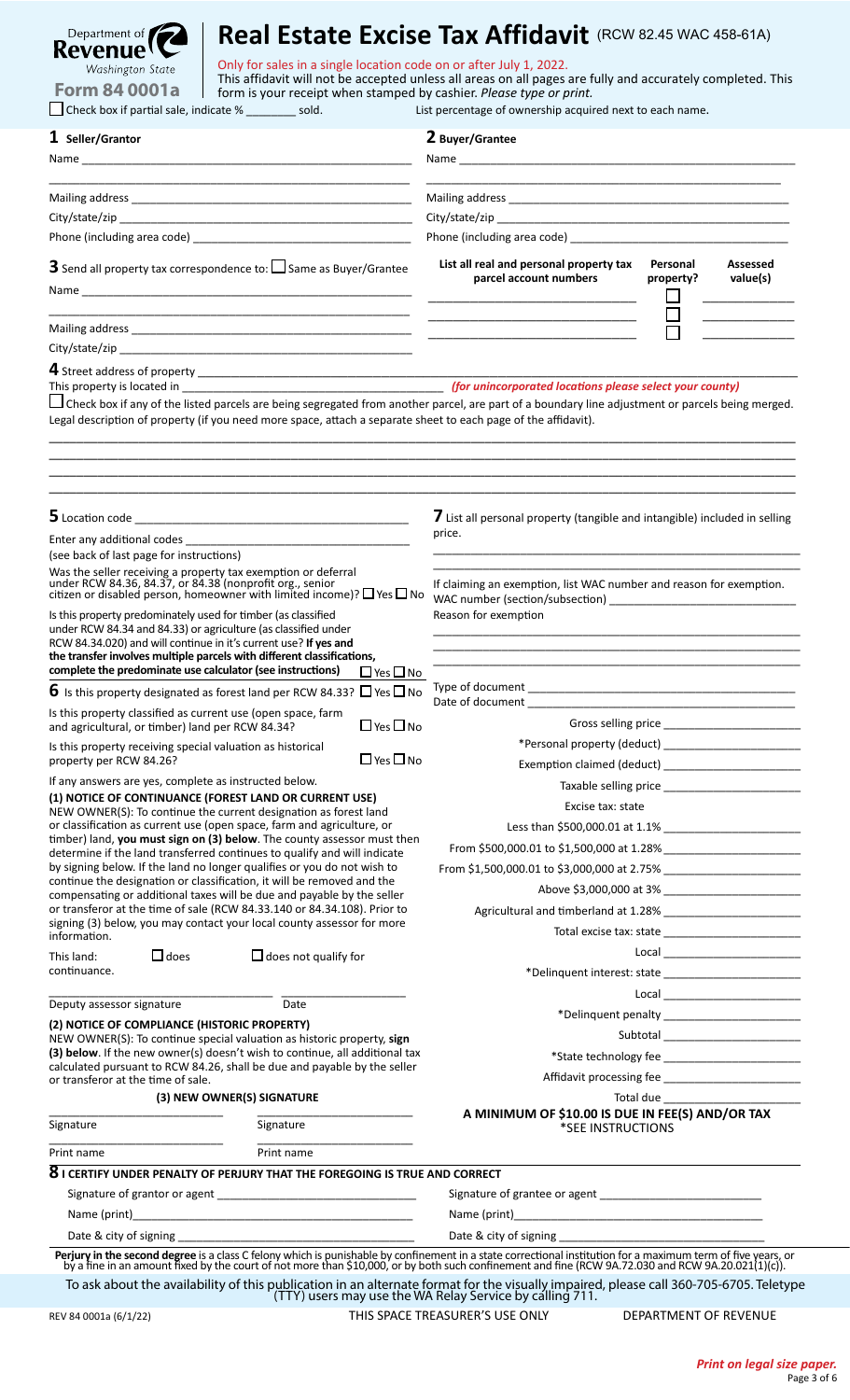| <b>Revenue</b><br>Washington State                                                                             | Only for sales in a single location code on or after July 1, 2022. | <b>Real Estate Excise Tax Affidavit (RCW 82.45 WAC 458-61A)</b><br>This affidavit will not be accepted unless all areas on all pages are fully and accurately completed. This |
|----------------------------------------------------------------------------------------------------------------|--------------------------------------------------------------------|-------------------------------------------------------------------------------------------------------------------------------------------------------------------------------|
| <b>Form 84 0001a</b><br>1 Seller/Grantor                                                                       | Check box if partial sale, indicate % __________ sold.             | form is your receipt when stamped by cashier. Please type or print.<br>List percentage of ownership acquired next to each name.<br><b>2</b> Buyer/Grantee                     |
|                                                                                                                |                                                                    |                                                                                                                                                                               |
| Mailing address and the state of the state of the state of the state of the state of the state of the state of |                                                                    | Mailing address and the state of the state of the state of the state of the state of the state of the state of                                                                |
| Phone (including area code) ____________                                                                       |                                                                    | Phone (including area code) ____________                                                                                                                                      |

**3** Send all property tax correspondence to:  $\Box$  Same as Buyer/Grantee Name \_\_\_\_\_\_\_\_\_\_\_\_\_\_\_\_\_\_\_\_\_\_\_\_\_\_\_\_\_\_\_\_\_\_\_\_\_\_\_\_\_\_\_\_\_\_\_\_\_\_\_\_\_

\_\_\_\_\_\_\_\_\_\_\_\_\_\_\_\_\_\_\_\_\_\_\_\_\_\_\_\_\_\_\_\_\_\_\_\_\_\_\_\_\_\_\_\_\_\_\_\_\_\_\_\_\_\_\_\_\_\_

# **List all real and personal property tax parcel account numbers** \_\_\_\_\_\_\_\_\_\_\_\_\_\_\_\_\_\_\_\_\_\_\_\_\_ \_\_\_\_\_\_\_\_\_\_\_

| Assessed |
|----------|
| value(s) |
|          |

**Personal property?**

| Mailing address |  |
|-----------------|--|
|                 |  |

City/state/zip

**4** Street address of property \_\_\_\_\_\_\_\_\_\_\_\_\_\_\_\_\_\_\_\_\_\_\_\_\_\_\_\_\_\_\_\_\_\_\_\_\_\_\_\_\_\_\_\_\_\_\_\_\_\_\_\_\_\_\_\_\_\_\_\_\_\_\_\_\_\_\_\_\_\_\_\_

(for unincorporated locations please select your county)

\_\_\_\_\_\_\_\_\_\_\_\_\_\_\_\_\_\_\_\_\_\_\_\_\_ \_\_\_\_\_\_\_\_\_\_\_ \_\_\_\_\_\_\_\_\_\_\_\_\_\_\_\_\_\_\_\_\_\_\_\_\_ \_\_\_\_\_\_\_\_\_\_\_

Check box if any of the listed parcels are being segregated from another parcel, are part of a boundary line adjustment or parcels being merged. Legal description of property (if you need more space, attach a separate sheet to each page of the affidavit). \_\_\_\_\_\_\_\_\_\_\_\_\_\_\_\_\_\_\_\_\_\_\_\_\_\_\_\_\_\_\_\_\_\_\_\_\_\_\_\_\_\_\_\_\_\_\_\_\_\_\_\_\_\_\_\_\_\_\_\_\_\_\_\_\_\_\_\_\_\_\_\_\_\_\_\_\_\_\_\_\_\_\_\_\_\_\_\_\_\_\_\_\_\_\_\_\_\_\_\_\_\_\_\_\_\_\_\_

\_\_\_\_\_\_\_\_\_\_\_\_\_\_\_\_\_\_\_\_\_\_\_\_\_\_\_\_\_\_\_\_\_\_\_\_\_\_\_\_\_\_\_\_\_\_\_\_\_\_\_\_\_\_\_\_\_\_\_\_\_\_\_\_\_\_\_\_\_\_\_\_\_\_\_\_\_\_\_\_\_\_\_\_\_\_\_\_\_\_\_\_\_\_\_\_\_\_\_\_\_\_\_\_\_\_\_\_ \_\_\_\_\_\_\_\_\_\_\_\_\_\_\_\_\_\_\_\_\_\_\_\_\_\_\_\_\_\_\_\_\_\_\_\_\_\_\_\_\_\_\_\_\_\_\_\_\_\_\_\_\_\_\_\_\_\_\_\_\_\_\_\_\_\_\_\_\_\_\_\_\_\_\_\_\_\_\_\_\_\_\_\_\_\_\_\_\_\_\_\_\_\_\_\_\_\_\_\_\_\_\_\_\_\_\_\_ \_\_\_\_\_\_\_\_\_\_\_\_\_\_\_\_\_\_\_\_\_\_\_\_\_\_\_\_\_\_\_\_\_\_\_\_\_\_\_\_\_\_\_\_\_\_\_\_\_\_\_\_\_\_\_\_\_\_\_\_\_\_\_\_\_\_\_\_\_\_\_\_\_\_\_\_\_\_\_\_\_\_\_\_\_\_\_\_\_\_\_\_\_\_\_\_\_\_\_\_\_\_\_\_\_\_\_\_

| $5$ Location code $\_$                                                                                                                                                                                                                                                                                                                                              |                            |                             |                      | $\overline{J}$ List all personal property (tangible and intangible) included in selling                                                                                                                                                                                                                            |                                                 |
|---------------------------------------------------------------------------------------------------------------------------------------------------------------------------------------------------------------------------------------------------------------------------------------------------------------------------------------------------------------------|----------------------------|-----------------------------|----------------------|--------------------------------------------------------------------------------------------------------------------------------------------------------------------------------------------------------------------------------------------------------------------------------------------------------------------|-------------------------------------------------|
| Enter any additional codes<br>(see back of last page for instructions)                                                                                                                                                                                                                                                                                              |                            |                             |                      | price.                                                                                                                                                                                                                                                                                                             |                                                 |
| Was the seller receiving a property tax exemption or deferral<br>under RCW 84.36, 84.37, or 84.38 (nonprofit org., senior<br>citizen or disabled person, homeowner with limited income)? $\Box$ Yes $\Box$ No                                                                                                                                                       |                            |                             |                      | If claiming an exemption, list WAC number and reason for exemption.<br>WAC number (section/subsection)                                                                                                                                                                                                             |                                                 |
| Is this property predominately used for timber (as classified<br>under RCW 84.34 and 84.33) or agriculture (as classified under<br>RCW 84.34.020) and will continue in it's current use? If yes and<br>the transfer involves multiple parcels with different classifications,<br>complete the predominate use calculator (see instructions)<br>$\Box$ Yes $\Box$ No |                            |                             |                      | Reason for exemption                                                                                                                                                                                                                                                                                               |                                                 |
| <b>6</b> Is this property designated as forest land per RCW 84.33? $\Box$ Yes $\Box$ No                                                                                                                                                                                                                                                                             |                            |                             |                      |                                                                                                                                                                                                                                                                                                                    |                                                 |
| Is this property classified as current use (open space, farm                                                                                                                                                                                                                                                                                                        |                            |                             | $\Box$ Yes $\Box$ No |                                                                                                                                                                                                                                                                                                                    |                                                 |
| and agricultural, or timber) land per RCW 84.34?                                                                                                                                                                                                                                                                                                                    |                            |                             |                      |                                                                                                                                                                                                                                                                                                                    |                                                 |
| Is this property receiving special valuation as historical<br>$\Box$ Yes $\Box$ No<br>property per RCW 84.26?                                                                                                                                                                                                                                                       |                            |                             |                      |                                                                                                                                                                                                                                                                                                                    |                                                 |
| If any answers are yes, complete as instructed below.                                                                                                                                                                                                                                                                                                               |                            |                             |                      |                                                                                                                                                                                                                                                                                                                    |                                                 |
| (1) NOTICE OF CONTINUANCE (FOREST LAND OR CURRENT USE)                                                                                                                                                                                                                                                                                                              |                            |                             |                      | Excise tax: state                                                                                                                                                                                                                                                                                                  |                                                 |
| NEW OWNER(S): To continue the current designation as forest land<br>or classification as current use (open space, farm and agriculture, or                                                                                                                                                                                                                          |                            |                             |                      |                                                                                                                                                                                                                                                                                                                    |                                                 |
| timber) land, you must sign on (3) below. The county assessor must then<br>determine if the land transferred continues to qualify and will indicate                                                                                                                                                                                                                 |                            |                             |                      |                                                                                                                                                                                                                                                                                                                    |                                                 |
| by signing below. If the land no longer qualifies or you do not wish to                                                                                                                                                                                                                                                                                             |                            |                             |                      |                                                                                                                                                                                                                                                                                                                    |                                                 |
| continue the designation or classification, it will be removed and the                                                                                                                                                                                                                                                                                              |                            |                             |                      |                                                                                                                                                                                                                                                                                                                    |                                                 |
| compensating or additional taxes will be due and payable by the seller<br>or transferor at the time of sale (RCW 84.33.140 or 84.34.108). Prior to<br>signing (3) below, you may contact your local county assessor for more<br>information.                                                                                                                        |                            |                             |                      |                                                                                                                                                                                                                                                                                                                    |                                                 |
|                                                                                                                                                                                                                                                                                                                                                                     |                            |                             |                      |                                                                                                                                                                                                                                                                                                                    |                                                 |
| This land:                                                                                                                                                                                                                                                                                                                                                          | $\Box$ does                | $\Box$ does not qualify for |                      |                                                                                                                                                                                                                                                                                                                    | Local _______________________________           |
| continuance.                                                                                                                                                                                                                                                                                                                                                        |                            |                             |                      |                                                                                                                                                                                                                                                                                                                    |                                                 |
| Deputy assessor signature                                                                                                                                                                                                                                                                                                                                           |                            | Date                        |                      |                                                                                                                                                                                                                                                                                                                    | Local _____________________________             |
| (2) NOTICE OF COMPLIANCE (HISTORIC PROPERTY)                                                                                                                                                                                                                                                                                                                        |                            |                             |                      |                                                                                                                                                                                                                                                                                                                    | *Delinquent penalty ___________________________ |
| NEW OWNER(S): To continue special valuation as historic property, sign                                                                                                                                                                                                                                                                                              |                            |                             |                      |                                                                                                                                                                                                                                                                                                                    | Subtotal __________________________             |
| (3) below. If the new owner(s) doesn't wish to continue, all additional tax<br>calculated pursuant to RCW 84.26, shall be due and payable by the seller                                                                                                                                                                                                             |                            |                             |                      |                                                                                                                                                                                                                                                                                                                    |                                                 |
| or transferor at the time of sale.                                                                                                                                                                                                                                                                                                                                  |                            |                             |                      |                                                                                                                                                                                                                                                                                                                    |                                                 |
|                                                                                                                                                                                                                                                                                                                                                                     | (3) NEW OWNER(S) SIGNATURE |                             |                      |                                                                                                                                                                                                                                                                                                                    | Total due                                       |
| Signature                                                                                                                                                                                                                                                                                                                                                           |                            | Signature                   |                      | A MINIMUM OF \$10.00 IS DUE IN FEE(S) AND/OR TAX<br>*SEE INSTRUCTIONS                                                                                                                                                                                                                                              |                                                 |
| Print name                                                                                                                                                                                                                                                                                                                                                          |                            | Print name                  |                      |                                                                                                                                                                                                                                                                                                                    |                                                 |
| $8$ I CERTIFY UNDER PENALTY OF PERJURY THAT THE FOREGOING IS TRUE AND CORRECT                                                                                                                                                                                                                                                                                       |                            |                             |                      |                                                                                                                                                                                                                                                                                                                    |                                                 |
|                                                                                                                                                                                                                                                                                                                                                                     |                            |                             |                      |                                                                                                                                                                                                                                                                                                                    |                                                 |
| Name (print)                                                                                                                                                                                                                                                                                                                                                        |                            |                             |                      | Name (print)                                                                                                                                                                                                                                                                                                       |                                                 |
|                                                                                                                                                                                                                                                                                                                                                                     |                            |                             |                      |                                                                                                                                                                                                                                                                                                                    |                                                 |
|                                                                                                                                                                                                                                                                                                                                                                     |                            |                             |                      | Perjury in the second degree is a class C felony which is punishable by confinement in a state correctional institution for a maximum term of five years, or<br>by a fine in an amount fixed by the court of not more than \$10,000, or by both such confinement and fine (RCW 9A.72.030 and RCW 9A.20.021(1)(c)). |                                                 |
|                                                                                                                                                                                                                                                                                                                                                                     |                            |                             |                      | To ask about the availability of this publication in an alternate format for the visually impaired, please call 360-705-6705. Teletype<br>(TTY) users may use the WA Relay Service by calling 711.                                                                                                                 |                                                 |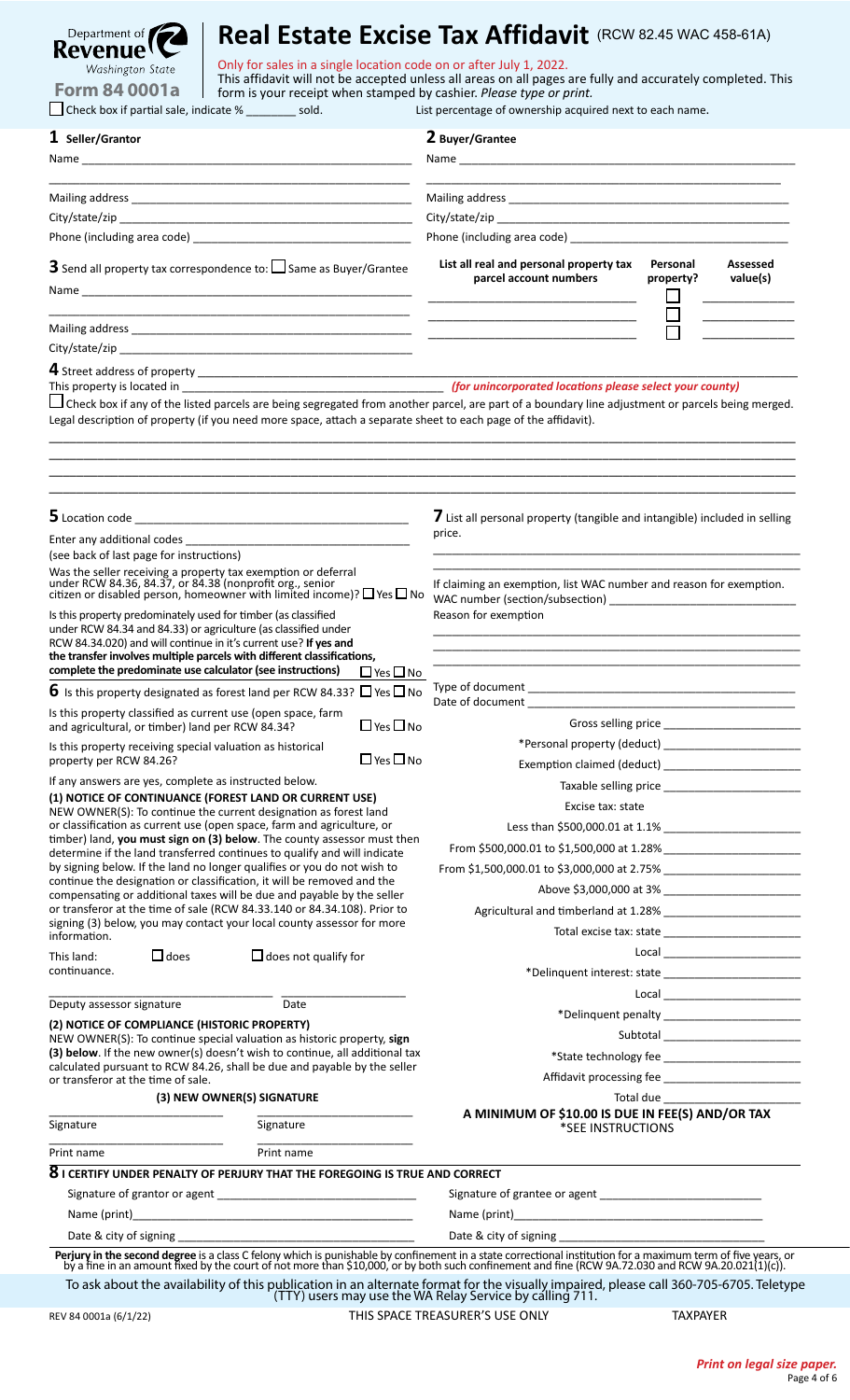# **Instructions**

**Note:** To report a transfer of a controlling interest in real property, please use the Real Estate Excise Tax Affidavit Controlling Interest Transfer Return, Revenue Form No. 84-0001B. This form is available online at dor.wa.gov/REET. This affidavit must be fully and accurately completed. If it is not, the county has the authority to reject the affidavit. See WAC 458-61A-303(6)

# **Section 1:**

If the sale involves property in more than one location code, use the Multiple Location Real Estate Excise Tax Affidavit. If the sale is less than 100%, check the box "Check if partial sale" and fill in the percentage sold. Enter the name(s) of seller/grantor exactly as listed on the legal conveyance document including the method of holding title. Attach additional page if necessary to fully list all grantors.

# **Section 2:**

Enter the name(s) of buyer/grantee exactly as listed on the legal conveyance document including the method of holding title. List the percentage acquired after each name. Attach additional page if necessary to fully list all grantees.

- **Section 3:**<br>• Enter the name and address where you would like all future property tax information sent.
	- Enter the tax parcel number and current assessed value for real and personal property being conveyed in this county. Check the box to indicate personal property.

- 
- Section 4:<br>• Enter the street address of the property.<br>• Enter the county if in unincorporated area. Enter city name if located within a municipality.<br>• Enter the legal description of the property. Attach an additional pag
	-

# **Section 5:**

Enter the appropriate land use code for the property. Please list all codes that apply on the lines provided in section 5. See WAC 458-53-030(5) for a complete list.

- 9 Land with mobile home 10 - Land with new building 11 - Household, single family units 12 - Multiple family residence (2-4 Units) 13 - Multiple family residence (5+ Units) 14 - Residential condominiums 15 - Mobile home parks or courts 16 - Hotels/motels 17 - Institutional Lodging (convalescent homes, nursing homes, etc.) 18 - All other residential not coded 19 - Vacation and cabin 21 - Food and kindred products 22 - Textile mill products 23 - Apparel and other finished products made from fabrics, leather, and similar materials 24 - Lumber and wood products (except furniture) 25 - Furniture and fixtures 26 - Paper and allied products 27 - Printing and publishing 28 - Chemicals 29 - Petroleum refining and related industries 30 - Rubber and miscellaneous plastic products 31 - Leather and leather products 32 - Stone, clay and glass products 33 - Primary metal industries 34 - Fabricated metal products 35 - Professional scientific and controlling instruments; photographic and optical goods; watches/clocks manufacturing 39 - Miscellaneous manufacturing 50 - Condominiums-other than residential 53 - Retail Trade - general merchandise 54 - Retail Trade - food 58 - Retail trade - eating & drinking (restaurants, bars) 59 - Tenant occupied, commercial properties 64 - Repair services 65 - Professional services (medical, dental, etc.) 71 - Cultural activities/nature exhibitions 74 - Recreational activities (golf courses, etc.) 75 - Resorts and group camps 80 - Water or mineral right 81 - Agriculture (not in current use) 83 - Agriculture current use RCW 84.34 86 - Marijuana grow operations 87 - Sale of Standing Timber 88 - Forest land designated RCW 84.33 91 - Undeveloped Land (land only) 94 - Open space land RCW 84.34 95 - Timberland classified RCW 84.34 96 - Improvements on leased land
- Check yes if the seller was receiving a property tax exemption or deferral under RCW 84.36, 84.37, or 84.38 (nonprofit organization, senior citizen, or disabled person, homeowner with limited income).
- Check yes if the land is primarily used for timber as defined by RCW 84.34 and 84.33 or agriculture as defined by RCW 84.34.020 AND the county assessor has signed that the land does qualify for continuance in the Notice of Continuance in Section 6. See ETA 3215 for additional information. If the sale involves multiple parcels in which one or more parcel(s) is classified as above and one or more parcel(s) is **not** included in these classifications, you must complete the predominate use worksheet which can be found at dor.wa.gov/REET.

# **Section 6:**

Indicate whether the property is designated as forest land per chapter 84.33 RCW, classified as current use (open space, farm, agricultural, or timber) per chapter 84.34 RCW, or receiving special valuation as historic property per chapter 84.26 RCW.

# **Section 7:**

- List personal property included in the selling price of the real property. For example, include tangible (furniture, equipment, etc.) and intangible (goodwill, agreement not to compete, etc.).
- Use Tax is due on personal property purchased without payment of the sales tax. Report use tax on your Combined Excise Tax Return or a Consumer Use Tax Return, both available at dor.wa.gov.
- If you are claiming a tax exemption, cite the specific Washington Administrative Code (WAC) number, section and subsection and provide a brief explanation. Most tax exemptions require specific documentation. Refer to the appropriate WAC to determine documentation requirements. WAC 458-61A is available online at dor.wa.gov/REET.
- Enter the type of document (quit claim deed, statutory warranty deed, etc.), and date of document (MM/DD/YYYY).
- Enter the selling price of the property.
- Selling price: For tax purposes, the selling price is the true and fair value of the property conveyed. When property is conveyed in an arm's length transaction between unrelated persons for valuable consideration, there is a presumption that the selling price is equal to the total consideration paid or contracted to be paid, including any indebtedness. Refer to RCW 82.45.030 for more information about selling price.
- Deduct the amount of personal property included in the selling price.
- Deduct the amount of tax exemption claimed per WAC 458-61A.